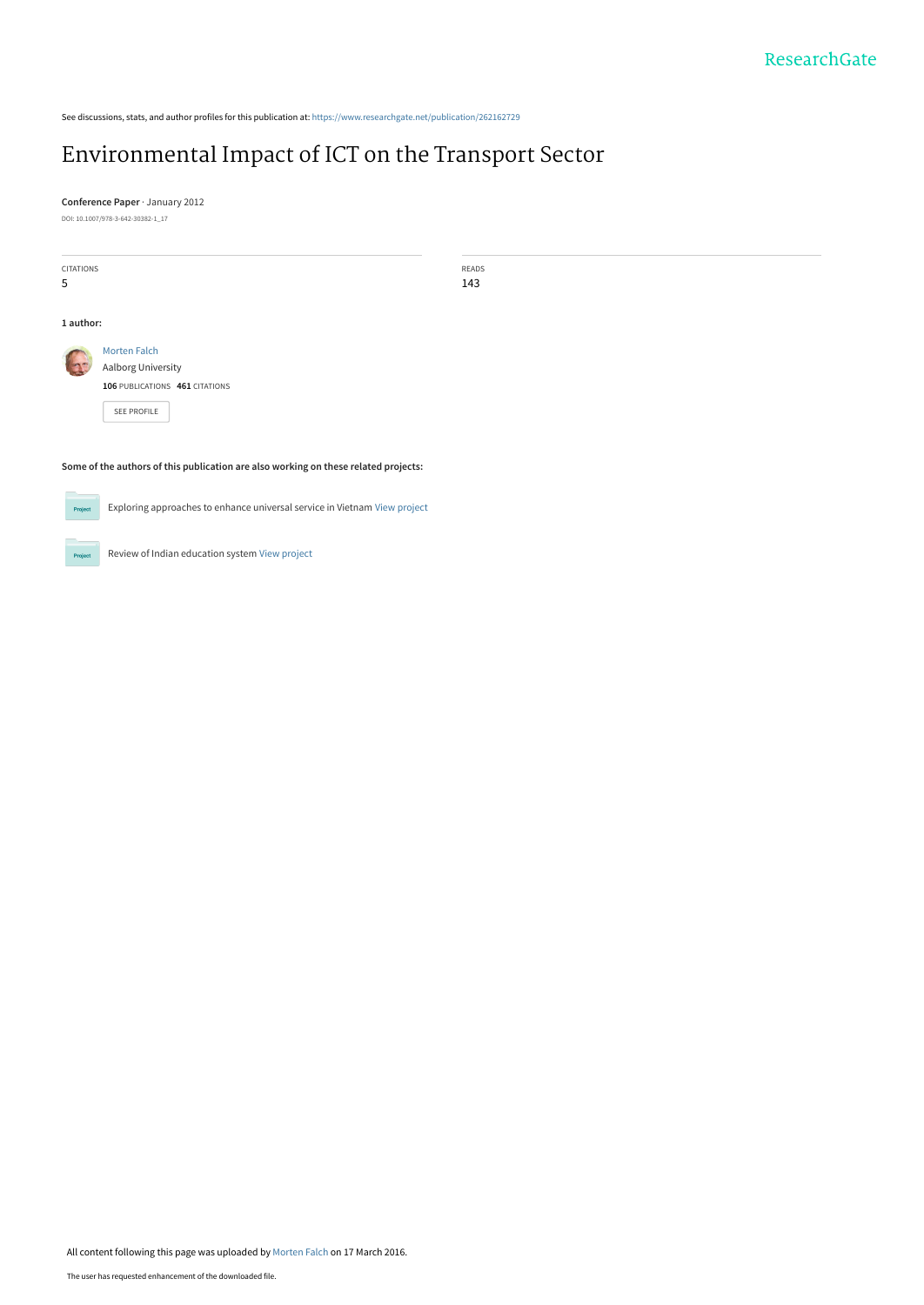# **Environmental Impact of ICT on the Transport Sector**

Morten Falch

CMI, Aalborg University Copenhagen, Denmark falch@cmi.aau.dk

**Abstract.** This section analyses the environmental impact of ICT. This is done through an analysis on how two specific applications (tele-work and teleshopping) affect transport behavior. These two applications are considered to have a large potential with regard to savings in energy consumption.

**Keywords:** Green ICT, Tele-work, Teleshopping, Telecommuting, ICT impact on transport.

## **1 Introduction**

The transport sector is both one of the most energy consuming sectors, and also one of the sectors having the largest potential for reduction in negative environmental impacts through use of ICT technologies. In fact environmental concern has been an important factor in driving policies supporting transport related applications of ICT. In particular in the US, ICT has been seen as a way to change a clearly unsustainable trend in the transportation sector without imposing unpopular restrictions on transport.

One of the first studies seeking to calculate the macro impact of ICT on transportation was a study prepared by Arthur D. Little in 1991. The study was very optimistic with regard to the potentials. The executive summary begins as follows: "Can telecommunications help solve America's transportation problems? The answer is definitely yes!"[2]. This answer is based on calculations of the savings, which can be realized through:

- Commuting to work substituted by "telecommuting"
- Shopping, substituted by "teleshopping"
- Business trips, substituted by "teleconferencing"
- Transportation of information, substituted by electronic information transfer.

These calculations estimate that a 33% reduction in transport can be achieved by use of telecommuting. Later studies are far less optimistic regarding the potential savings. One reason is that second order and third order impacts are taken into account (see below). Another is that diffusion of transport reducing ICT applications. Back in the 80's it was expected that as many as 40% of the employees could work as teleworkers [8], but the current level is much below this optimistic figure. Later studies, e.g. [6], have estimated savings at the level of 2-3%. A study of the impact from telecommuting and teleshopping in Denmark estimated the savings to be about 1% of the total person transport [14].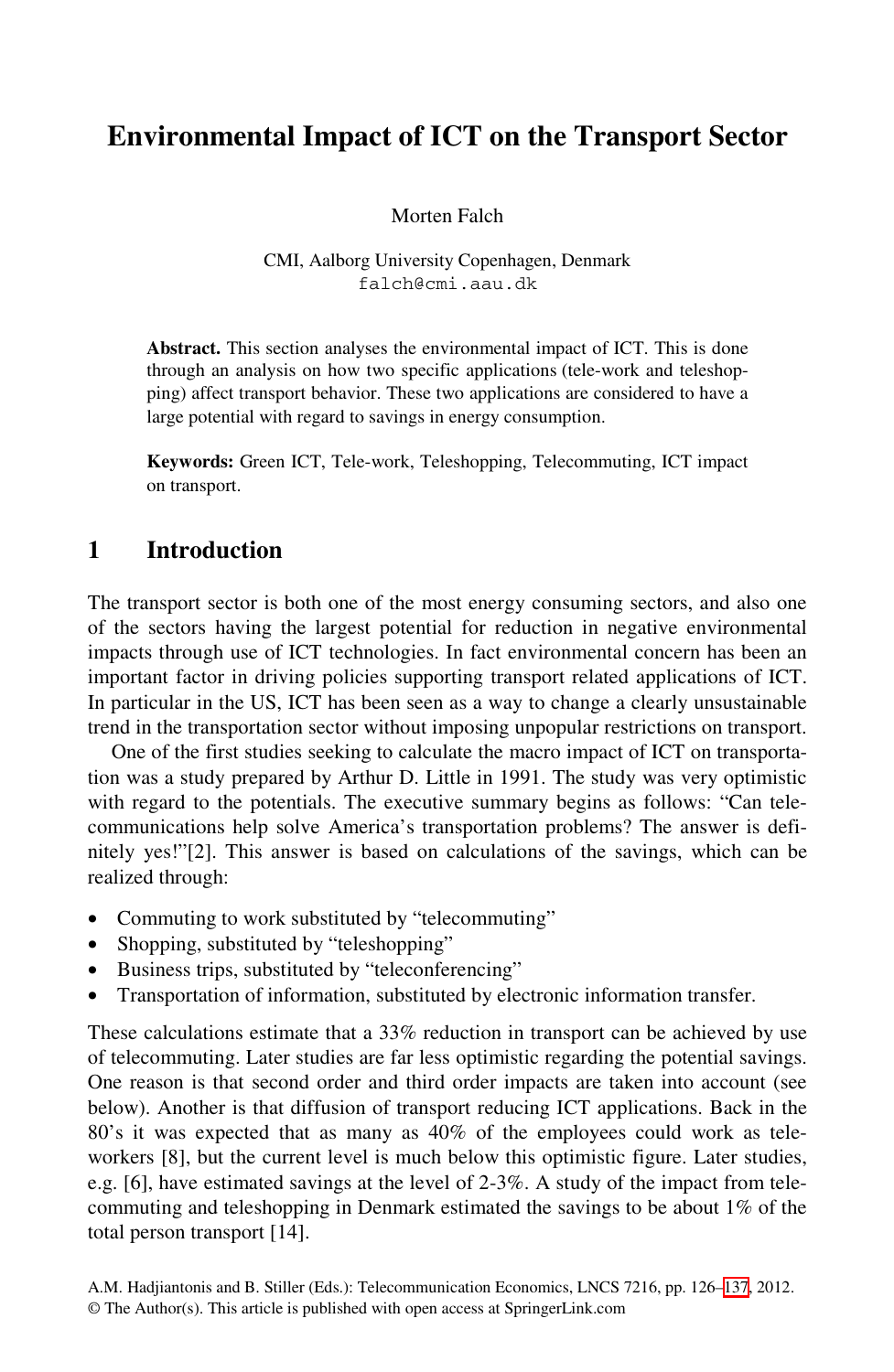This section analyzes the reality of these aspects and reduces some of those uncertainties by introducing visions for different specific applications regarding the three areas; hence it should not to be seen as an analysis of the whole ICT complex. There are four different dimensions of the impact on the environment from the transport sector:

- Overall demand for transport by type
- Demand by transport mode
- Efficiency by mode of transport
- Environmental impact from different modes of transport

While the first two points mainly relate the demand site, points three and four (in particular four) mainly relate to the supply site. First, one must distinguish between freight and person transport as the ICT impact is very different for these two types of transport. For each of these the ICT impact on the overall demand must be assessed. Person transport is usually measured in person kilometers and freight in ton kilometers. ICT can affect the overall demand in various ways: Different applications of ICT may substitute the need for transport for instance by use of tele-work or by use of email instead of surface mail. But ICT may also generate new needs for transport. This impact will most often be realized through indirect effects, for instance through the impact of ICT on globalization. The overall demand for transport includes a wide range of very different transport needs with regard to location, speed, frequency etc. These different needs will often demand use of different modes of transport e.g. train, private car or flight. As the environmental impact from the modes of transport are very different, it is important not to assess the ICT impact on total demand only, but also the ICT impact on the demand for each mode of transport.

ICT is widely used to increase efficiency of transport through more efficient planning. This implies that more ton kilometers (and to a certain extent more person kilometers) can be realized per kilometer driven by a truck, sailed by a ship etcetera. This implies that more transport work can be carried out without increased impact on the environment. Finally ICT can be used for design of more environment friendly means of transport, e.g. less polluting cars and flights. This latter aspect is essentially dealing with design of more environmentally friendly processes of production and is not specifically related to the transport sector. This aspect will not be analyzed further in this section. Here the focus will be on the impact on the overall level of transport realized by each mode. This has also implications on how the impact on the environment is measured. The impact of transport on the environment is a multidimensional parameter including a large number of different environmental factors such as noise, emission of Nox and CO2. However we will not address each of these parameters separately.

ICT penetrates all parts of our daily life and all parts of the production. It is therefore impossible to assess the environmental impact of every possible application of ICT, which affect our transport behavior. A study on the ICT impact must therefore concentrate on a limited number of parameters. ICTRANS – an EU project on Impacts of ICT on transport and mobility makes a distinction between ICT applications within three different socioeconomic domains (producing, living and working).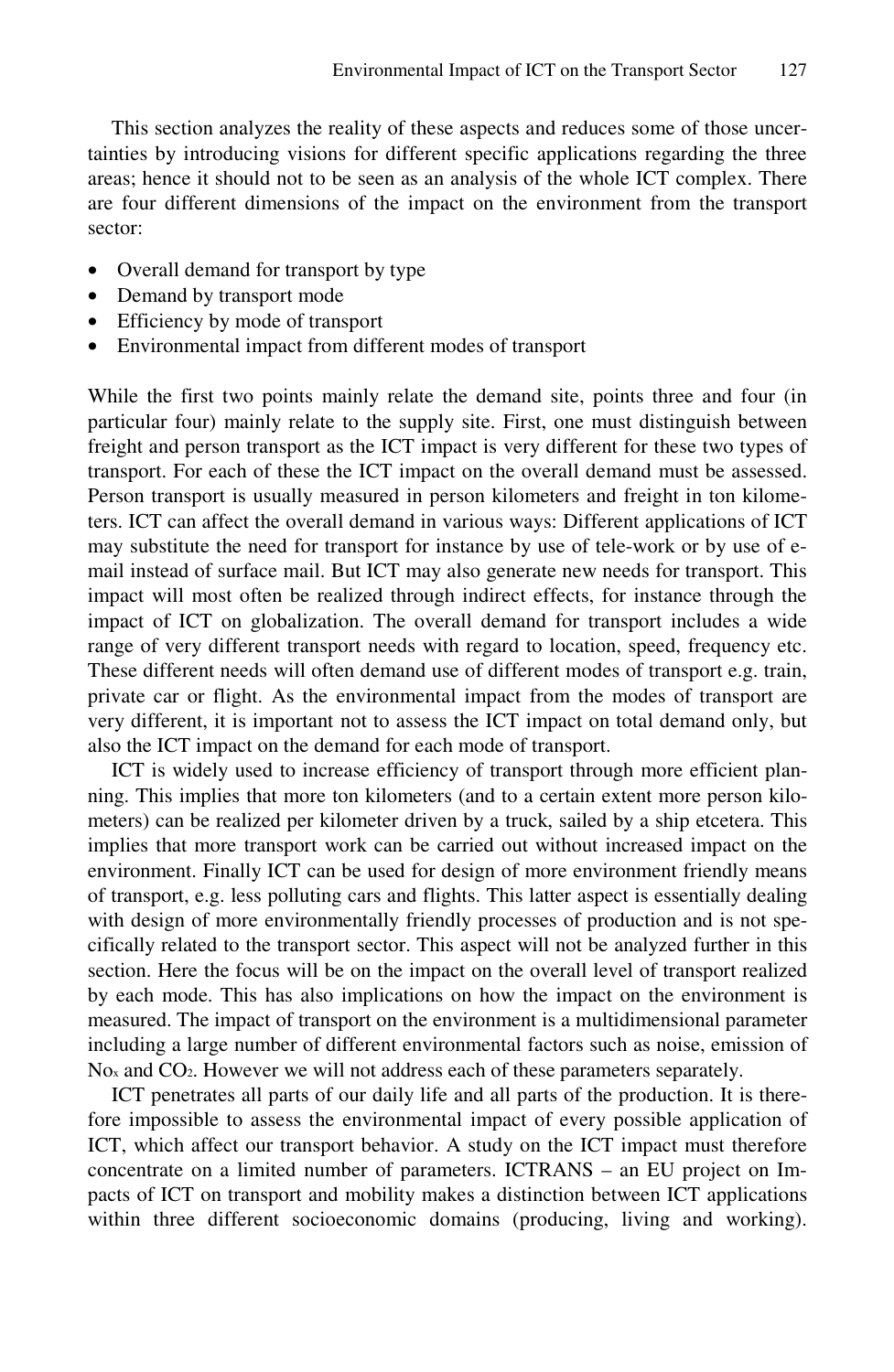Within each of these domains the most important ICT applications with regard to impact on transport are identified (Table 1). Thus, some applications affect transport behavior within more than one socio-economic domain.

|  | Table 1. Mapping application areas into socio-economic spheres [4] |  |  |  |
|--|--------------------------------------------------------------------|--|--|--|
|  |                                                                    |  |  |  |

| <b>Producing</b>           | <b>Living</b>              | <b>Working</b>   |
|----------------------------|----------------------------|------------------|
| Logistic Services          |                            |                  |
| Manufacturing              |                            |                  |
| <b>Services</b>            |                            |                  |
| <b>Customized Services</b> | <b>Customized Services</b> |                  |
| Retailing and distribution | Retailing and distribution |                  |
|                            | Teleshopping               | Teleshopping     |
|                            |                            | Tele-working     |
|                            |                            | Distance Working |
|                            |                            | Self-employment  |

We have chosen to limit our analysis to two different applications:

- Tele-work (including telecommuting, teleconferencing)
- Teleshopping

These applications are more broadly defined than those defined in the ICTRANS study and cover the most important aspects of the ICT impact on transport behavior within the three socio-economic spheres. As far as possible the analysis will include direct first order effects, as well as more indirect second and third order effects which will be presented. The base for this discussion will be a desk research. Furthermore a number of interviews are carried out with different actors in Denmark. The actors are presenting both the areas of research and the developing business.

# **2 Tele-work**

There are many different definitions of tele-work, some definitions take the technology as point of departure and focus on how of ICT is applied in the work process, while others see tele-work as a new way to organize the work (which brings tele-work close to the concept of distance work). Sometimes tele-work includes only working from home and sometimes it includes any work related use of ICT. We will use a rather broad definition, which include all work related activities where ICT facilities are used to facilitate a change in location of work place. This definition of tele-work includes at least six different categories:

- Telecommuting (working from home and thereby avoiding person transport to and from the work place)
- Tele-working centers (working from a tele-center and thereby reducing person transport to and from the work place).
- Teleconferencing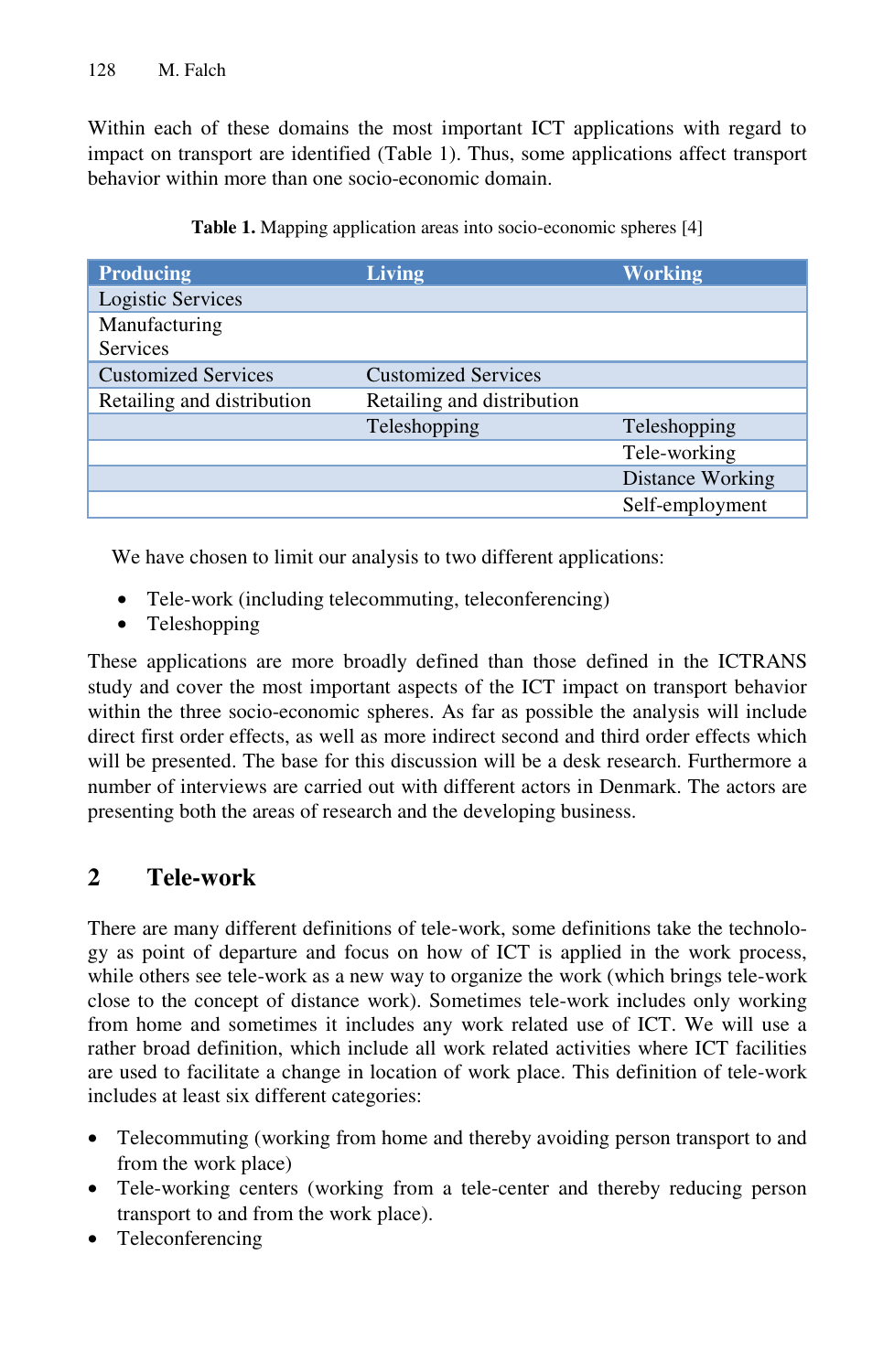- Mobile tele-working
- Self-employed tele-workers
- Offshore tele-working

In addition to these categories tele-medicine could be added as a separate category, but tele-medicine can also be seen as a special application of teleconferencing although it includes some applications, which are quite different from traditional conferencing. Also e-learning could be added as a separate category (examples of elearning are provided in Table 2), as learning also may be a working activity. But in this context, it is more convenient to look at e-learning as a sub-category of some of the above categories. There is no reason to distinguish between e-learning from home and telecommuting and e-learning from the work place is, with regard to the impact on transport behavior, very similar to teleconferencing.

Telecommuting is the most classical concept for tele-work. Tele-work includes employees working from home using some sort of telecom facilities to communicate with their work place. Working from home is not a new concept but has taken place for centuries, but use of telecom facilities has made it a much more flexible solution, which can be used for more purposes. Tele-work 96 can be either part time or full time. Looking at statistics on diffusion of tele-work, it is important to take the definition of tele-work into account. It is common to define tele-workers as employees working at least one full day a week from home. But sometimes also employees working from home occasionally or only part of the day are included.

The concept of tele-working centers has in particular been used in US. Employees are allowed to do their work in a tele-working centre providing the similar facilities to those at the central office, but located in a shorter distance to the home of employees. The idea is to reduce commuting into the crowded city centers. Tele-working centers may be located in the suburbs, but tele-work centers have also been established in rural areas. Here the purpose is rather to foster regional development than to reduce transportation.

Teleconferencing includes on-line communication between two or more places of work. Most definitions of teleconferencing demand a video-link between the different locations. This application has so far not been very successful. The reasons for this have been that the technology has been expensive and inflexible. But this will change as broadband connections become more widespread, and it is possible to establish a video-link from the employees own computer. It can be argued that the use of a video-link is irrelevant for a discussion of the impact of transport behavior. But the idea is that a video-link enables types of communication that almost entirely can substitute traditional business meetings.

Mobile tele-workers are employees, which perform most of their duties outside their office. This could be sales people such as insurance agents or employees involved in repair and maintenance or after sale services. Such mobile workers use ICT to support their work and to reduce the need for visiting their work place once or twice a day. Self employed tele-workers are self employed, who maintain a part of their business contacts by use of one or more of the above mentioned concepts for tele-work. This makes it possible to serve customers far away, which in particular is of importance for self employed located in remote rural areas.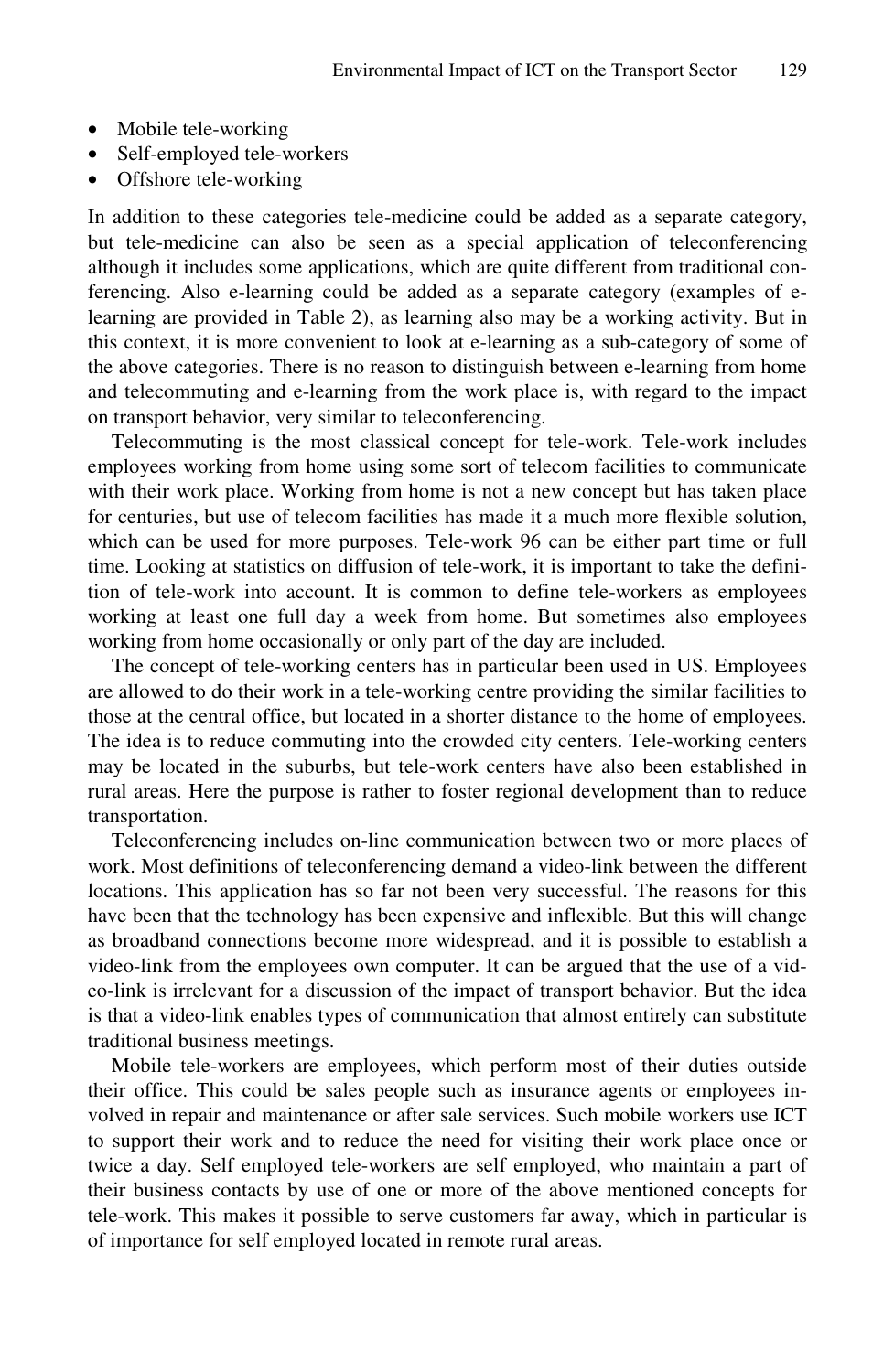#### **Table 2.** Examples of e-learning [5]**,** [11]

A master programme in ICT is offered in a co-operation between Aalborg University in Denmark and Ghana Telecom University Colleague in Ghana. The classroom teaching is limited to a few intensive seminars, while the remaining part of the teaching is mediated via the Internet. Even during the seminars elearning is applied, as videoconferencing is used in most of the lectures. This enables students in Ghana to follow lectures conducted at Aalborg University. Even some of the oral examinations are conducted by use of videoconferencing facilities connecting the two universities.

For the past fifteen years, the IEEE has met engineers' need for flexible and affordable materials through videos, CD-ROMs and self-study courses delivered to them by mail. The components of a typical IEEE Self-Study Course include a study guide, textbook, and final exam. These materials are structured to provide clear-cut learning objectives, self-testing opportunities and helpful information. It is expected that web-technology will be applied to provide this type of training in the future [6] provides an on-line example of such a course.

Finally off-shore tele-working should be mentioned, although the direct impact on transport behavior might seem to be less clear cut than for the other categories. Offshore tele-working includes out-sourcing of certain information intensive service functions to other areas. This could be routine jobs like ticketing and customer handling from call centers, but also more specialized consultancy services may be outsourced [1]. The relation to tele-work is that these types of out-sourcing necessitate intensive use of ICT for exchange of information and to become economically viable.

The direct impact of tele-work on transport behavior is in both the living and the working spheres. 1) Telecommuting and 2) tele-working centers relate to the living sphere only, while 3) teleconferencing and 6) off-shore tele-work relate only to the working sphere. 4) Mobile tele-working and 5) self-employed tele-workers relate to the transport behavior in both spheres.

#### **2.1 Diffusion of Tele-work**

Estimations on the diffusion of tele-work vary considerable depending on the source. Although it must be expected that the numbers of tele-workers are growing, some of the most optimistic estimations dates back to the early 80's. At that time it was foreseen that as much as about 50% of all office workers would be teleworking.4 The most recent estimates are much more modest as they shows that 13% of the work force in EU15 was engaged in some sort of tele-work in 2002 (compared to only 6% 1999). Out of these 7.4% are home based. The potential seems however to be considerable larger as two thirds are interested in either occasionally or permanent to work from home according to an ECATT survey from 1999 [7]. In the 90s tele-workers were mainly belonging to the higher echelons of the labor market, but following substantial reductions in prices for establishing tele-working facilities more groups are using this opportunity.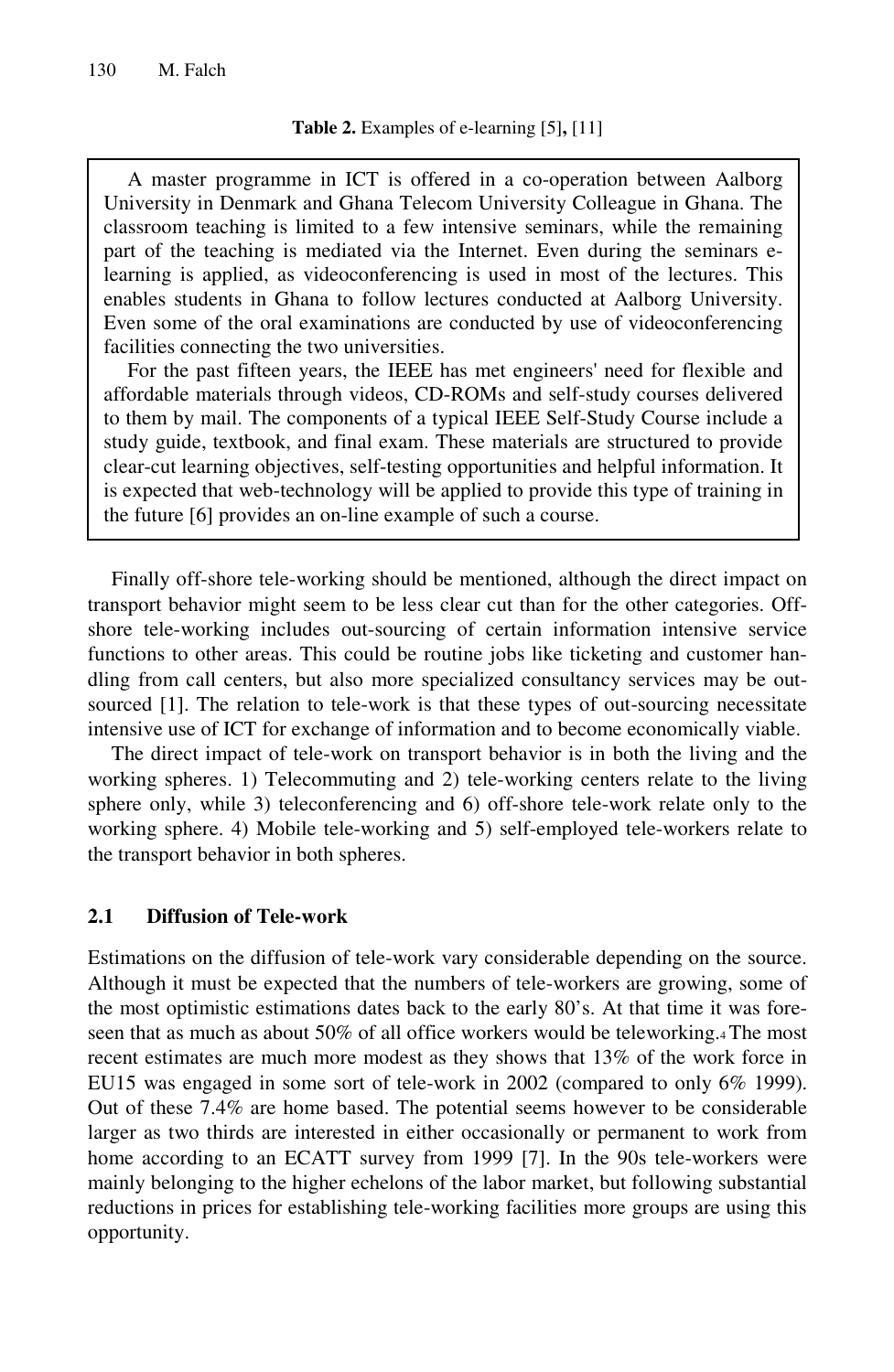| <b>Countries</b>    | % involved in tele-work at<br>least 'a quarter of the time' | % involved in tele-work<br>'almost all of the time' |
|---------------------|-------------------------------------------------------------|-----------------------------------------------------|
|                     | or more                                                     |                                                     |
| Czech Republic (CZ) | 15.2                                                        | 9.0                                                 |
| Denmark (DK)        | 14.4                                                        | 2.6                                                 |
| Belgium (BE)        | 13.0                                                        | 2.2                                                 |
| Latvia (LV)         | 12.2                                                        | 1.8                                                 |
| Netherlands (NL)    | 12.0                                                        | 1.9                                                 |
| Estonia (EE)        | 11.8                                                        | 1.4                                                 |
| Finland (FI)        | 10.6                                                        | 1.6                                                 |
| Poland (PL)         | 10.3                                                        | 2.3                                                 |
| Norway (NO)         | 9.7                                                         | 1.3                                                 |
| Sweden (SE)         | 9.4                                                         | 0.4                                                 |
| United Kingdom (UK) | 8.1                                                         | 2.5                                                 |
| Germany (DE)        | 6.7                                                         | 1.2                                                 |
| France (FR)         | 5.7                                                         | 1.6                                                 |
| EU27                | 7.0                                                         | 1.7                                                 |

**Table 3.** Types of tele-work (in %). Incidence of tele-work in selected countries and the EU27, 2005 (%) [10]

It follows from Table 3 the figures for tele-working varies significantly between the countries. It should be noted that tele-working reduces commuting only, when tele-workers work from home full working days. A survey conducted by Danish Technological Institute indicates that there are very few tele-workers working a full working day from home in Denmark [12]. In Denmark a tax incentive for companies investing in home-based PCs to the employees have had a significant impact on the number of tele-workers. The multimedia tax, introduced in 2010, has removed this incentive, so employees must pay 450 Euro per year, if they are provided with any employer paid ICT devices – even if they are used for work related activities only. This has reduced the number of tele-workers dramatically. In Denmark tele-work is usually considered as a basic labor right, while introduction of tele-work in most other European countries is introduced only if it can be justified in financial terms [13], this makes it difficult to make exact estimates on the number of people using tele-work on a regular basis.

#### **2.2 Impact on Transport Behavior in the Sphere of Living**

The factors affecting transport behavior can be summarized as within Table 4. Substantial efforts have been made to quantify the transport impact. In particular the substitution effect has been calculated in a large number of studies. Most studies foresee a reduction between 1-3%. According to Mokhtarian, many of the studies tend however to overestimate the impact as they do not include second order and third order effects. She estimates the effect to be less than 1% of the total travel miles [9]. A Danish study from 1996 estimates the potential impact in Denmark to be 0.7% [14].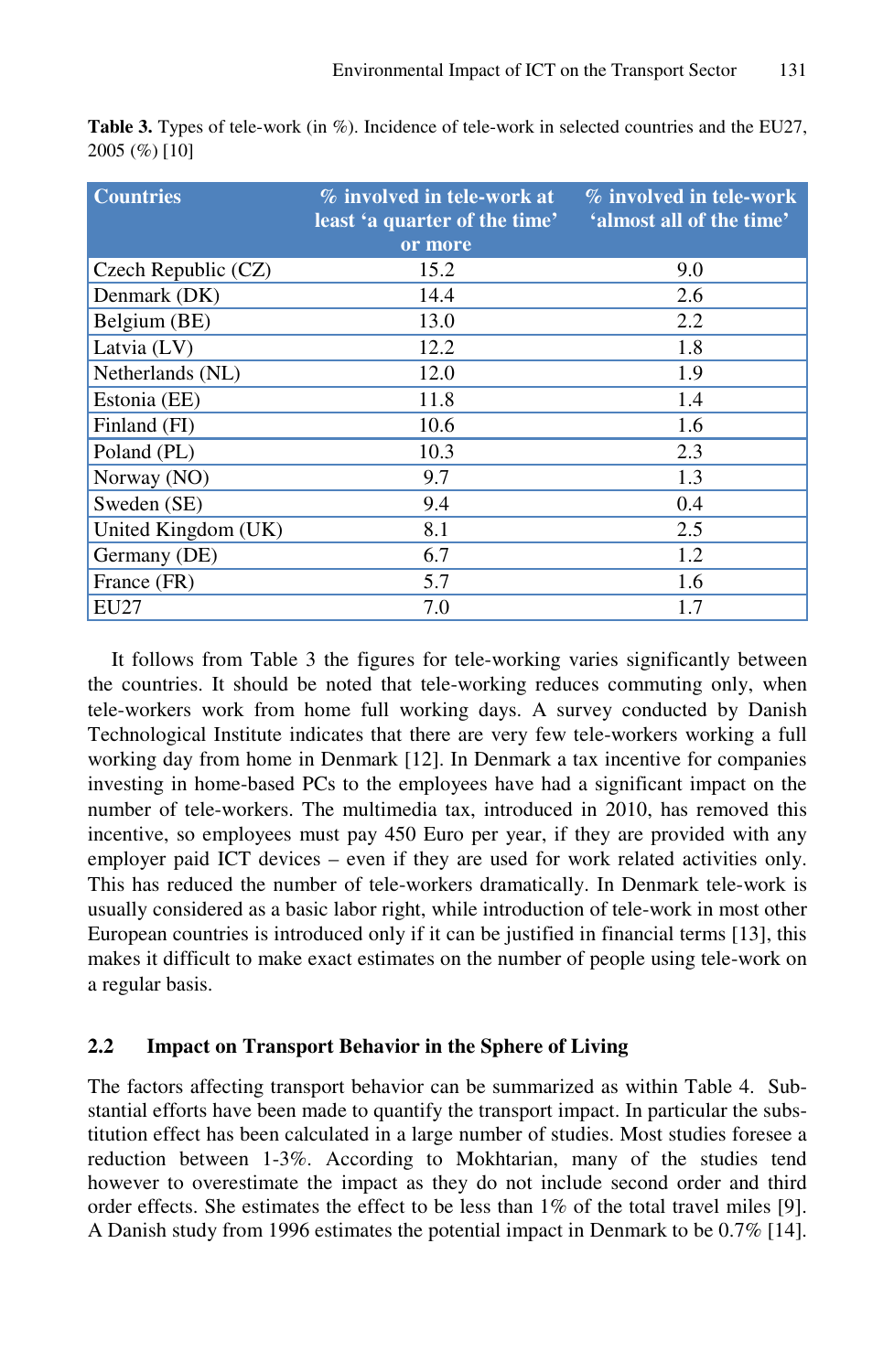This figure is confirmed by a more recent unpublished study by Danish Technological Institute (Danish Technological Institute). However, if home working (working from home without use of ICT facilities is included) a much higher impact can be obtained.

| First order effects:  | Substitution:                                         |  |
|-----------------------|-------------------------------------------------------|--|
|                       | The level depends on the number of telecommuters, the |  |
|                       | frequency of telecommuting and the distance between   |  |
|                       | home and work place (or tele-center)                  |  |
|                       | Urban sprawl:                                         |  |
|                       | Reduction in rush hour traffic                        |  |
| Second order effects: | Short term:                                           |  |
|                       | Impact on non work related transport                  |  |
|                       | Impact on transport behavior for other members of the |  |
|                       | household.                                            |  |
|                       | Long term:                                            |  |
|                       | Reduction in number of private cars                   |  |
|                       | Changes in habitation                                 |  |
|                       | More flexible labor market                            |  |
| Third order effects:  | Development of public transport                       |  |
|                       | Localization of work places                           |  |
|                       | Regional development                                  |  |

**Table 4.** Environmental impact of tele-work on transport behavior in the sphere of living

The short term second order effects (also called the rebound effect) have been included in a study made as part of the EU funded SUSTEL project. This study indicate that a substantial part of the transport savings are nullified by increased transport for other purposes such as shopping and increased transport by other family members. The latter is particular relevant in one car families.

| <b>Table 5.</b> Commuting reductions and rebound effect $[13]$ <sup>1</sup> |  |
|-----------------------------------------------------------------------------|--|
|-----------------------------------------------------------------------------|--|

|               | Denmark | Germany | Italy | <b>Netherlands</b> | UK1 | UK <sub>2</sub> |
|---------------|---------|---------|-------|--------------------|-----|-----------------|
| Reduction     | 105     | 283     | 242   | 98                 | 253 | 61              |
| in weekly     |         |         |       |                    |     |                 |
| commuting     |         |         |       |                    |     |                 |
| (km)          |         |         |       |                    |     |                 |
| Addition      | 77      | 53      | 33    | 42                 | 60  | 15              |
| travel (km)   |         |         |       |                    |     |                 |
| Rebound       | 73      | 19      | 14    | 43                 | 24  | 25              |
| effect in $%$ |         |         |       |                    |     |                 |

## **2.3 Impact on Rush Hour Traffic and Modality**

Commuting is characterized by its regularity: It goes to the same destinations at the same time every day. Commuting is the major source for urban sprawl in the rush hours. Increasing use of tele-work from home will provide more flexibility to the

-

<sup>&</sup>lt;sup>1</sup> Two case studies were carried out in UK.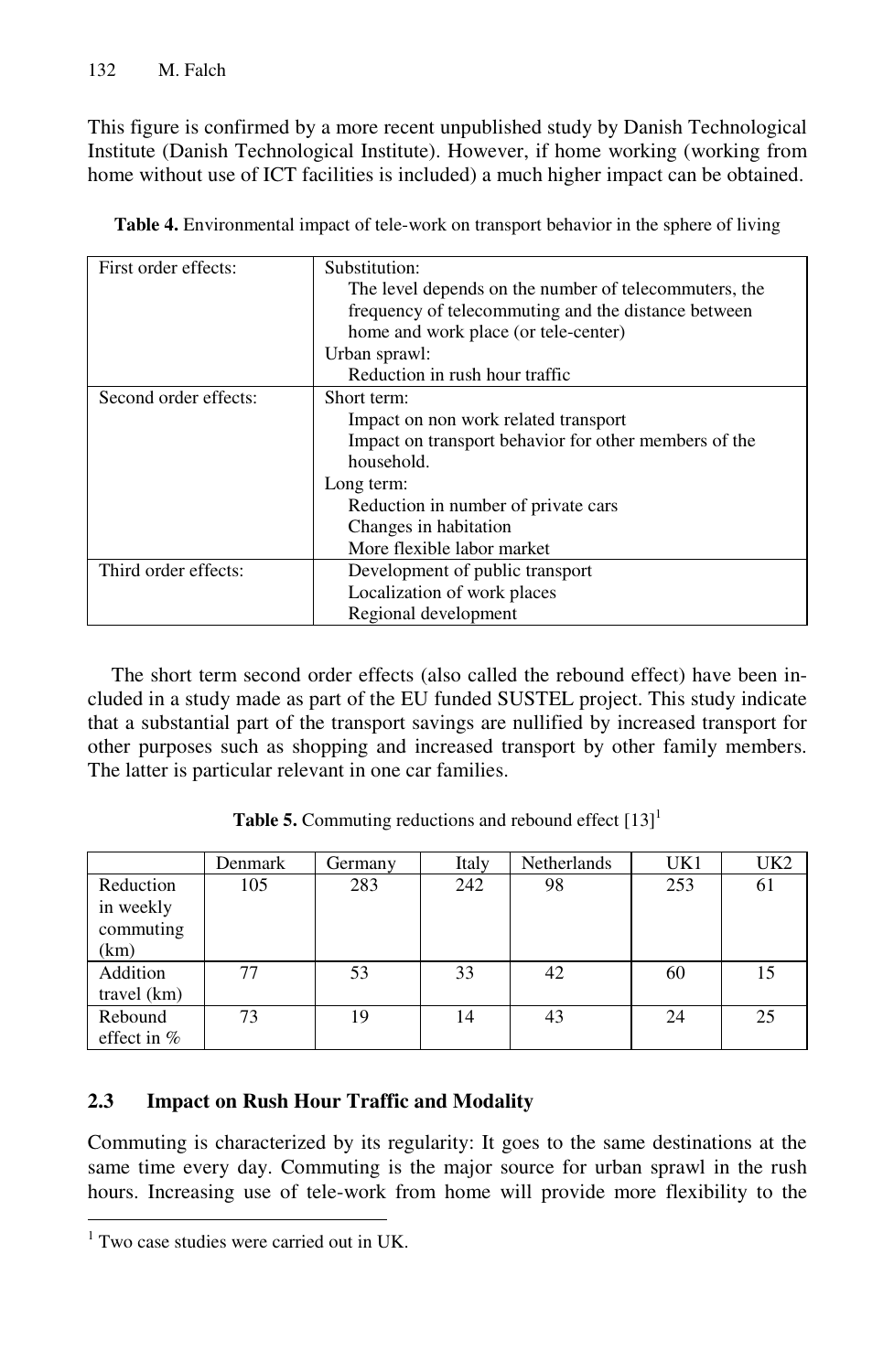commuters so they will be in a better position to avoid rush hours. Tele-work will therefore imply a more equal distribution of the load of person traffic during the day. This will lower problems related to crush during rush hours, but may also add to more traffic in person cars, as this may be the preferred mode of transport outside rush hours. Tele-work may imply that people will accept to travel longer distances or on routes not covered by public transport services once they need to visit their work place. Both will add to less use of public transport services. This is illustrated by the fact that public transport has a market share above average in commuting related transport purposes.

#### **2.4 Impact on Transport Behavior in the Sphere of Working**

The factors affecting transport behavior can be summarized as in Table 6. The impact of transport behavior in the working sphere is much less studied than the impact in the private sphere. One reason maybe that with regard to personal transport commuting is seen as the major transport problem - not so much because of its dominant role in the total transport – but rather because it is the major cause to urban sprawl during rush hours. Another reason is that it is much more straightforward to calculate the substitution impact with regard to telecommuting. Business trips are not as regular as commuting trips and will often be longer than commuting trips. It is very difficult to estimate the potential for substitution. In particular if this potential is defined as additional substitution compared to what is done today.

Communication between businesses takes many forms including use of low tech solutions such as letters and phone calls, and a video conference may be a substitute for these types of communications as well as for a business trip. The above mentioned study from Arthur D. Little, is one of the few attempts to estimate the substitution effect. Here it is assumed that 13-23% of all business trips may be substituted. This includes transport related to learning activities.

| First order effects:  | The level depends on the number business it is possible to            |  |
|-----------------------|-----------------------------------------------------------------------|--|
|                       | substitute and length of the trips.                                   |  |
| Second order effects: | More intensive communication with current business partners.          |  |
|                       | Extension of business networks More outsourcing and<br>specialization |  |
| Third order effects:  | Out-sourcing and globalization of production.                         |  |
|                       | Internationalization of markets                                       |  |
|                       | Localization of work places Regional development                      |  |

**Table 6.** Environmental impact of tele-work ontransport behavior in the sphere of working

One example is air maintenance. In this case most of the necessary information is stored in a digitized format, and maintenance and repair decisions can therefore be taken without physical presence of aviation experts. In the same way it may possible to operate robots used for medical operations. E-learning can be implemented by use of e-mail only, but distant conduction of lectures and oral examinations demand more sophisticated ICT applications. The transport implications of mobile tele-working are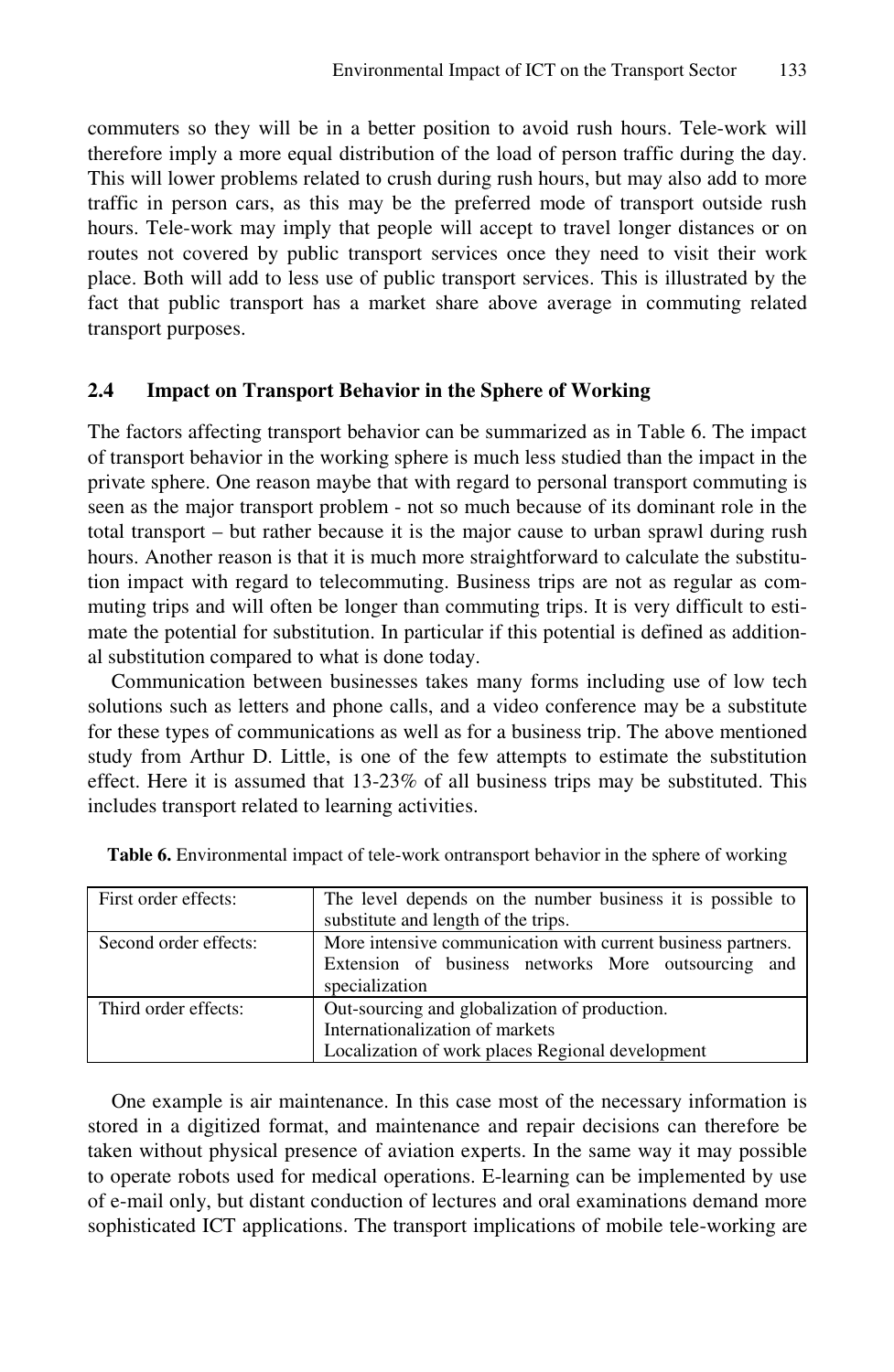rather different than those for home based tele-working. Like home based teleworkers mobile tele-workers may avoid commuting to their work place, but they may increase transportation during working hours. A study by BT in which most tele-workers were mobile tele-workers indicates that the total transport work may increase. 18% of the respondents stated that there in work travel increased by an average of 267 miles per week, while 9% stated that it decreased by 394 miles.

## **2.5 Long Term Perspectives**

Tele-work does not require use of advanced ICT technologies, but new technologies may open-up for new applications of tele-work. In the short term mobile technologies will be the most important. 3G will enable more mobile applications of data transfer and video, making it easier to connect not only from home but also from any other location. Security will also be a crucial parameter, as companies still may be hesitant to enable access to sensitive information from outside. In the long term development of high quality video communications offering virtual reality like alternatives to physical presence may be developed to facilitate informal knowledge sharing.

The long term impact will however also depend on how conditions for personal transport evolve. Development of alternatives to physical presence will depend on how difficult it will be to make use of physical presence. If transport is both expensive and time consuming electronic alternatives are more likely to be developed.

# **3 Teleshopping**

The concept of teleshopping covers a wide range of business activities with very different implications for transport and the environment. We will in our discussion focus on three different activities:

- Before sales: Activities related to identification of providers or customers and services/products to be acquired.
- Sales: Processes related to the sales transaction such as payments, delivery, signing of contracts.
- After sales: amongst others customer support and maintenance.

Teleshopping and to a certain extent e-business tend to focus on the sales process itself, but after sales and in particular before sales are equally important functions – also with regard to transport implications. E-business affects both the working and the living spheres. B2B will mainly affect the working sphere, while B2C affects both living and working.

E-business in relation to consumers is in reality the same as teleshopping. Teleshopping is not an entirely new concept. Similar ways of distant shopping has been carried out without use of advanced ICT. Mail order has been used for decades and ordering by phone is also a well-established way of shopping. However, the Internet and a wider penetration of broadband, has enabled a dramatic increase in the potential for distant shopping. The benefits of teleshopping for consumers are: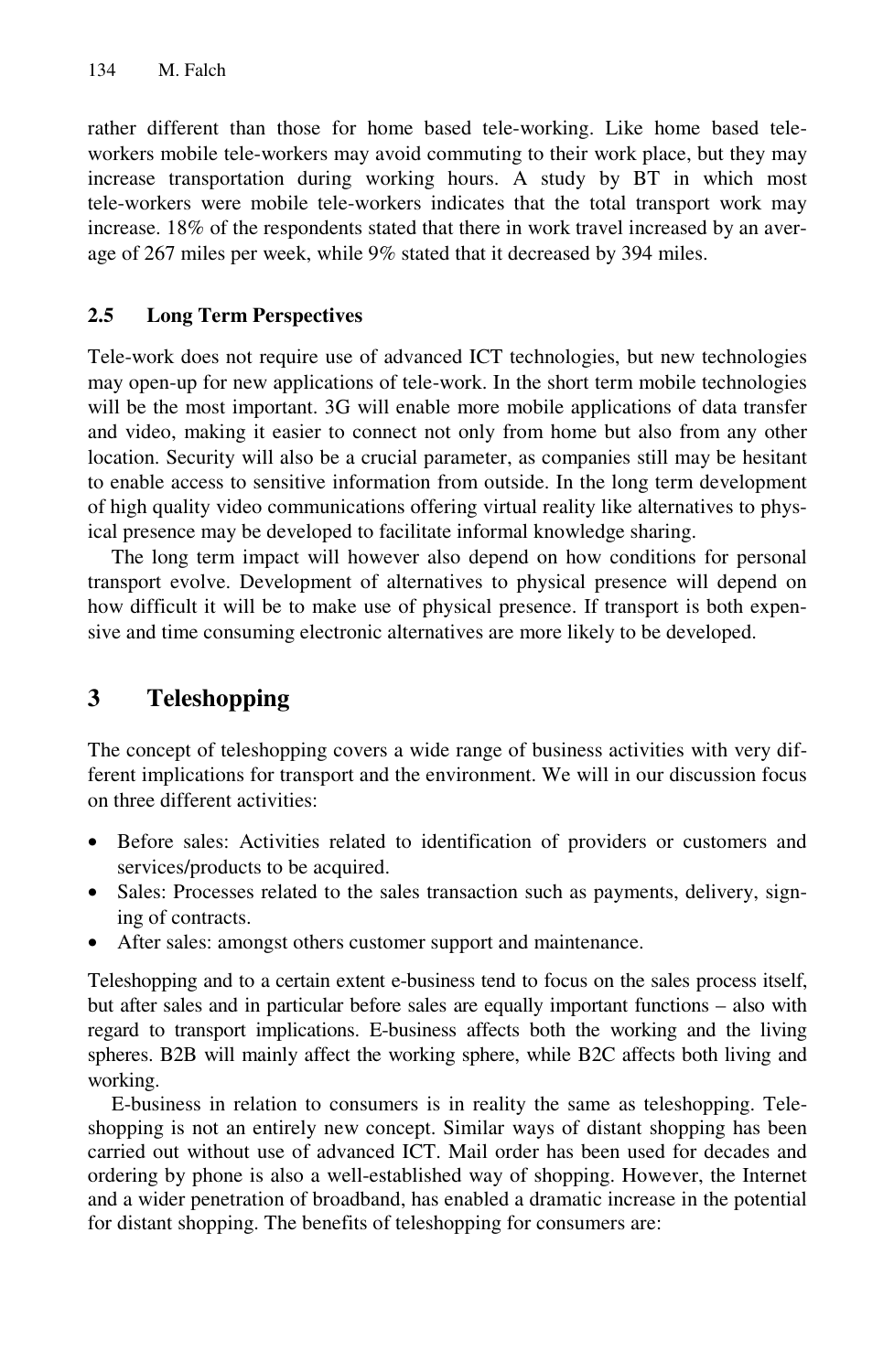- More convenient shopping
- Timesaving
- Savings in transport
- Faster delivery
- More transparent markets
- Better market access
- Periphery regions/developing countries
- Physical impaired
- More competition

**Table 7.** List of impacts on transport behavior from B2C (Adapted from [15])

- Some shopping trips will be replaced by deliveries.
- B2C will result in the increase of small-part sending (e.g. courier, express and packet deliveries) to an increased number of end-customers with individual delivery-places and delivery-times
- The total number of tours will increase.
- B2C-traffic will concentrate on suburban areas.
- Storage concepts, distribution and collecting traffic have to be adapted.
- Small part sending will require more small vehicles.

More transparent markets are in particular related to before sales processes, where different products and suppliers are compared. This can be done much faster and without any person transport. This may however imply that the consumer become aware of suppliers located long away. If the actual purchase is done in the traditional way, the transport savings achieved through electronic scanning of the market, may therefore be nullified through more transport in the sales process. One of the major barriers towards teleshopping has been establishment of efficient distribution systems. Teleshopping has therefore been particular successful in areas, where the goods either can be transmitted via the telecom network or where they can be delivered via the existing postal mail systems. A study by the German ministry of for Transport lists following effects of teleshopping on traffic (Table 8). The list is made through a survey of a large number of German studies. The list implies that B2C is foreseen to have a wide range of impacts on transportation, both on the overall levels of freight and person transportation, and on the structure of the transport. It is however difficult to derive any firm conclusions on whether transport will increase or be reduced, in particular if second order and third order effects are included.

B2C will increase transport related to delivery of goods and change the structure towards smaller units, but this does not necessarily increase the total needs for transport. According to an American study, best-selling books ecommerce has had a smaller impact on the environment than traditional delivery. Also a Swedish study indicates that e-commerce not necessarily will lead to more traffic. In the long term a wide penetration of tele-shopping may add to the on-going centralization of the retail market, which may imply that both shopping trips and e-shop deliveries will involve longer transport distances.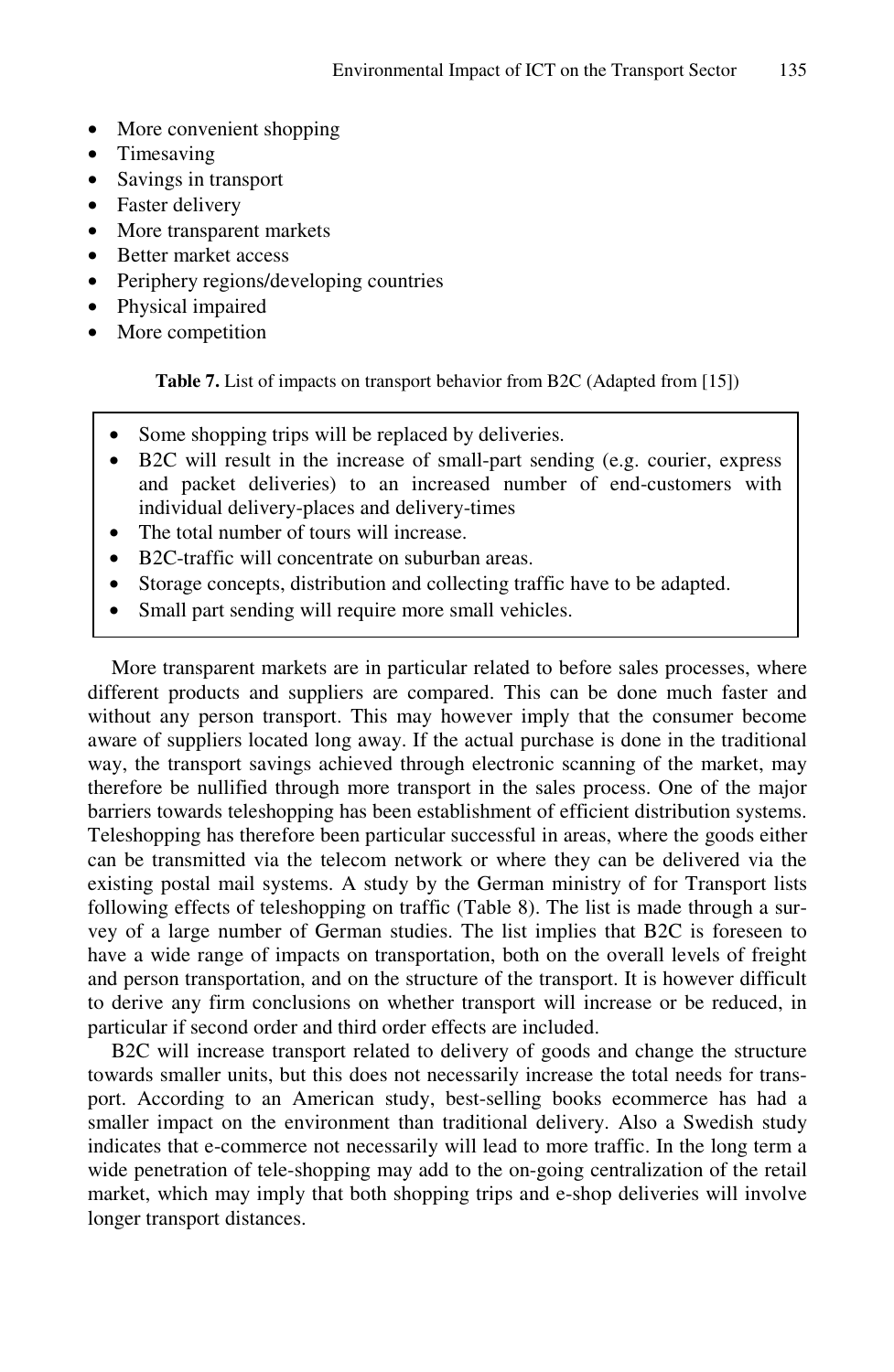| First order effects:  | Substitution of transport related to market scanning.    |  |
|-----------------------|----------------------------------------------------------|--|
|                       | Substitution of transport with intangible goods.         |  |
|                       | Substitution of person transport with delivery of goods. |  |
|                       | Change in freight transport towards smaller units.       |  |
| Second order effects: | Centralization of shopping facilities Some services only |  |
|                       | available on-line                                        |  |
| Third order effects:  | Out-sourcing and globalization of production.            |  |
|                       | Internationalization of markets Localization of work     |  |
|                       | places Regional development                              |  |

**Table 8.** Environmental impact of e-business on transport behavior in the sphere of living

### **3.1 Quantitative Impact of Teleshopping**

The potential transport savings depends of the share of personal transport, which is related to shopping. According to the latest survey of transport behavior in Denmark [3] 22% of person transport is related to shopping. It should however be noted that shopping is often combined with other activities (combined trips). This implies that savings will be smaller than that, even with a 100% substitution. The key in transport savings will be if teleshopping is used for daily necessities, and not only for books, durable consumer goods and other kinds of goods bought with low frequency. So far teleshopping in this area has remained limited in spite of the convenience potential savings in both transport and time.

An estimate of the potential impact of teleshopping in Denmark is as low as 0.3% of the total personal transport [14]. Although the figure is somewhat dated and that the potential may have increased since then (for instance due to a centralization of the shopping structure), it gives an indication of how limited the potential is.

# **4 Conclusions**

This section has analyzed the impact of two ICT applications on the total demand for transport (tele-work and teleshopping). These applications were selected as they were expected to be among the applications with the highest potential for savings in transport. In spite of this it is concluded that the total impact is limited and might be even negative if rebound effects are included in the analysis. Still the application of ICT may be able to offer new possibilities for reducing the negative impact of transport on the environment. ICT is only one out of several parameters affecting transport behavior. A major problem in this context is that ICT both offers possibilities for substitution of certain types of transport, and contributes to ongoing behavioral trends at the individual and societal levels that lead to increases in the overall demand for transport. If the use of ICT is accommodated by other measures aiming at reduced demand for transport, such as heavy taxation, ICT can be used to facilitate a development towards less transport intensive lifestyles.